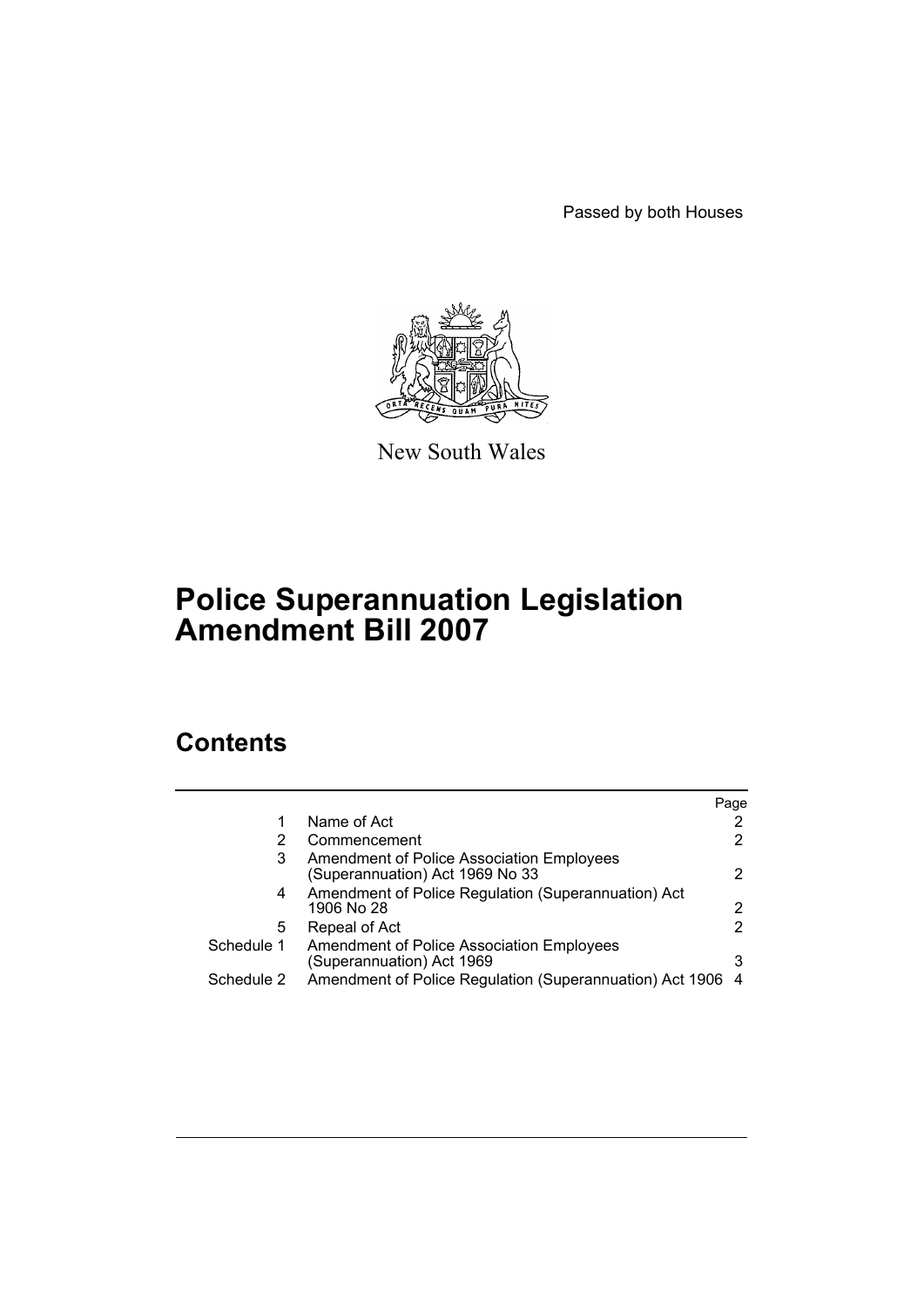*I certify that this public bill, which originated in the Legislative Assembly, has finally passed the Legislative Council and the Legislative Assembly of New South Wales.*

> *Clerk of the Legislative Assembly. Legislative Assembly, Sydney, , 2007*



New South Wales

# **Police Superannuation Legislation Amendment Bill 2007**

Act No , 2007

An Act to amend the *Police Association Employees (Superannuation) Act 1969* and the *Police Regulation (Superannuation) Act 1906* with respect to the payment of compulsory employee superannuation contributions by way of salary sacrifice arrangements, the payment of incapacity benefits and the transfer of benefits to other superannuation schemes; and for other purposes.

*I have examined this bill and find it to correspond in all respects with the bill as finally passed by both Houses.*

*Assistant Speaker of the Legislative Assembly.*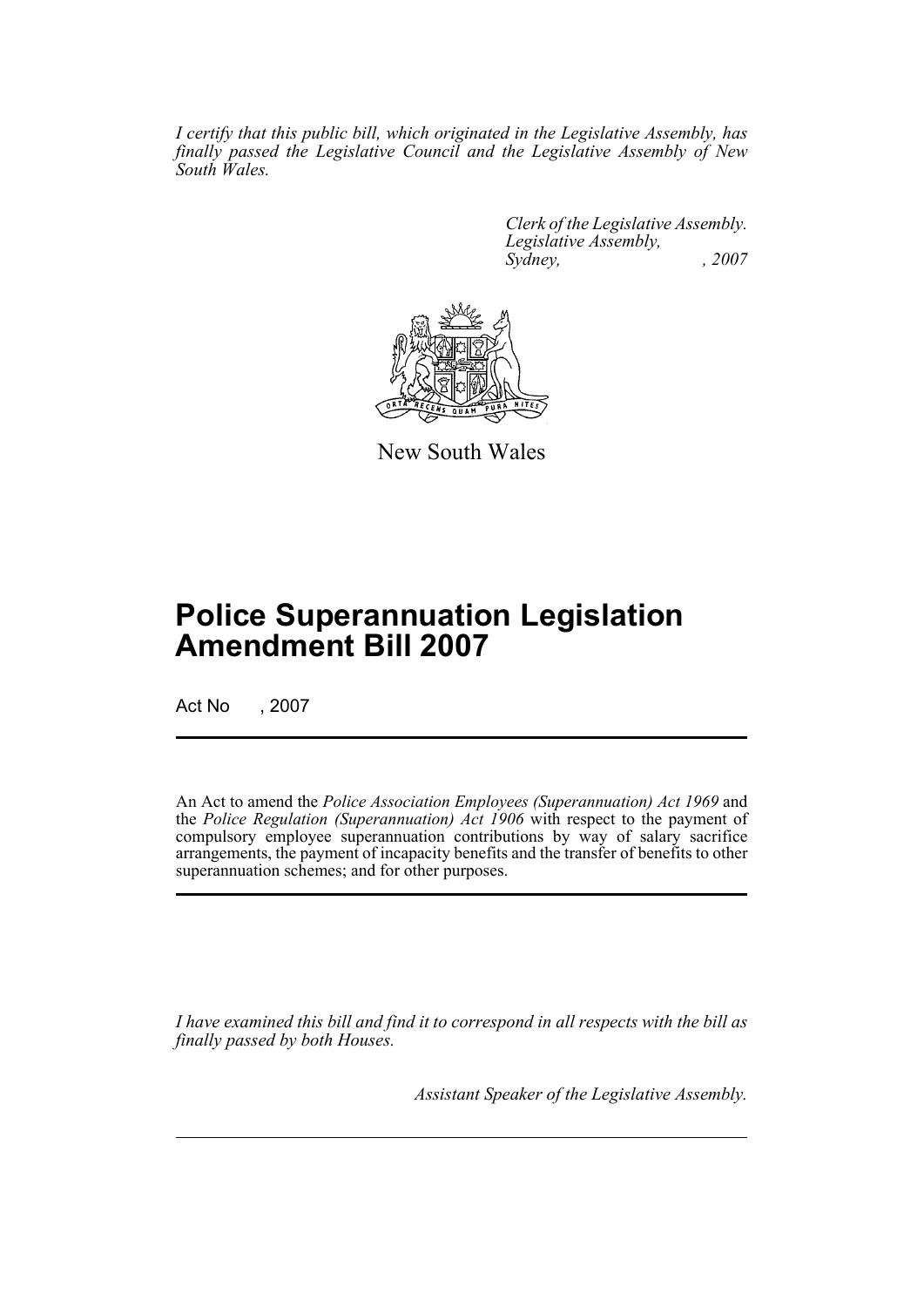# <span id="page-2-0"></span>**The Legislature of New South Wales enacts:**

# **1 Name of Act**

This Act is the *Police Superannuation Legislation Amendment Act 2007*.

# <span id="page-2-1"></span>**2 Commencement**

This Act commences on the date of assent to this Act.

#### <span id="page-2-2"></span>**3 Amendment of Police Association Employees (Superannuation) Act 1969 No 33**

The *Police Association Employees (Superannuation) Act 1969* is amended as set out in Schedule 1.

# <span id="page-2-3"></span>**4 Amendment of Police Regulation (Superannuation) Act 1906 No 28**

The *Police Regulation (Superannuation) Act 1906* is amended as set out in Schedule 2.

# <span id="page-2-4"></span>**5 Repeal of Act**

- (1) This Act is repealed on the day following the day on which this Act commences.
- (2) The repeal of this Act does not, because of the operation of section 30 of the *Interpretation Act 1987*, affect any amendment made by this Act.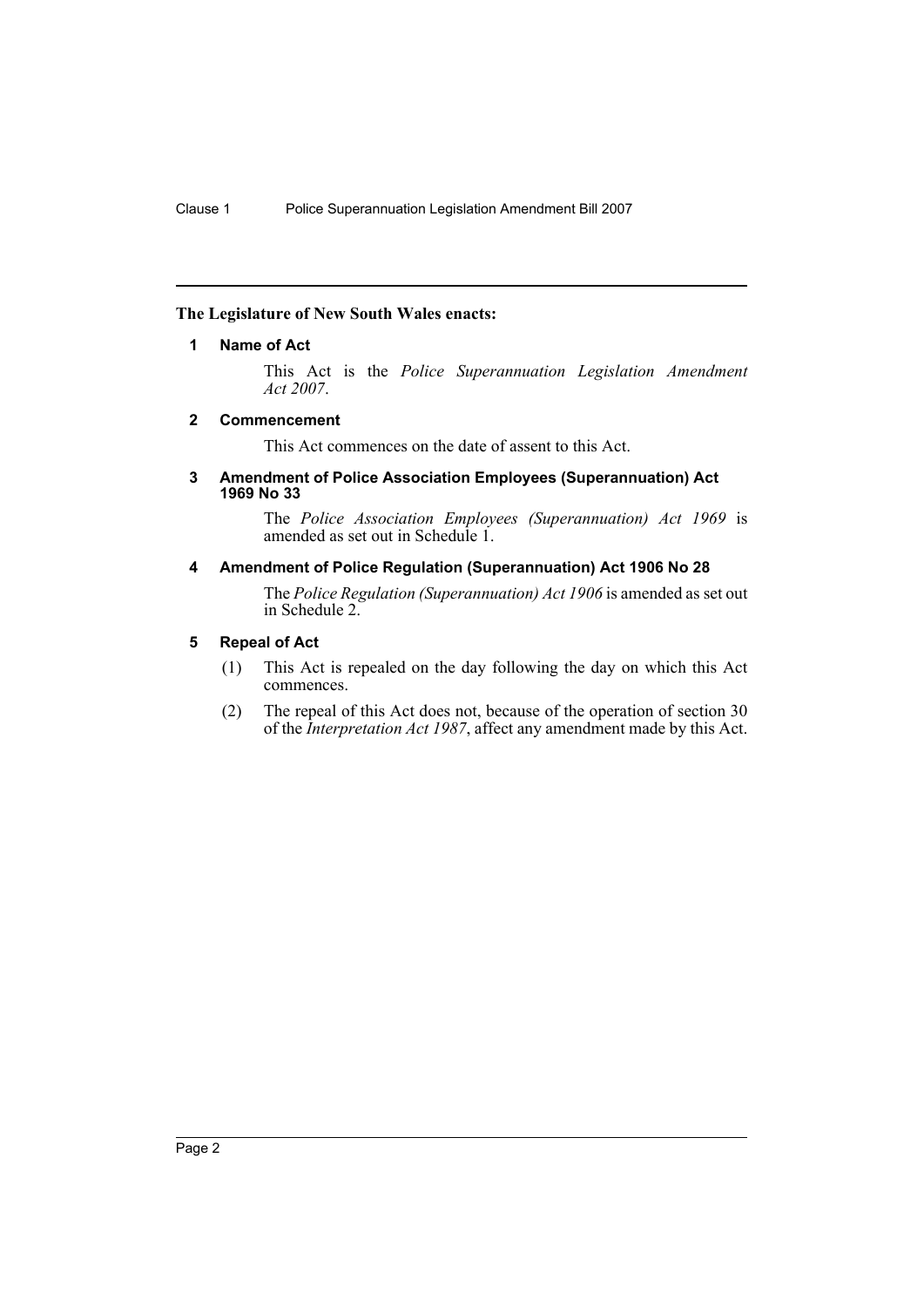Amendment of Police Association Employees (Superannuation) Act 1969 Schedule 1

# <span id="page-3-0"></span>**Schedule 1 Amendment of Police Association Employees (Superannuation) Act 1969**

(Section 3)

#### **[1] Section 2B Salary of office: executive officers**

Insert ", other than salary sacrifice contributions," after "superannuation" in section 2B (3).

# **[2] Section 3 Employees of Association transferring from employment as police officers**

Insert after section 3 (2AB):

(2AC) Section 5AD of the *Police Regulation (Superannuation) Act 1906* applies, with any necessary modifications, in respect of an amount required to be paid under subsection (2AA) (a) by the prescribed person in the same way as it applies to an amount required to be deducted under section 5 of that Act.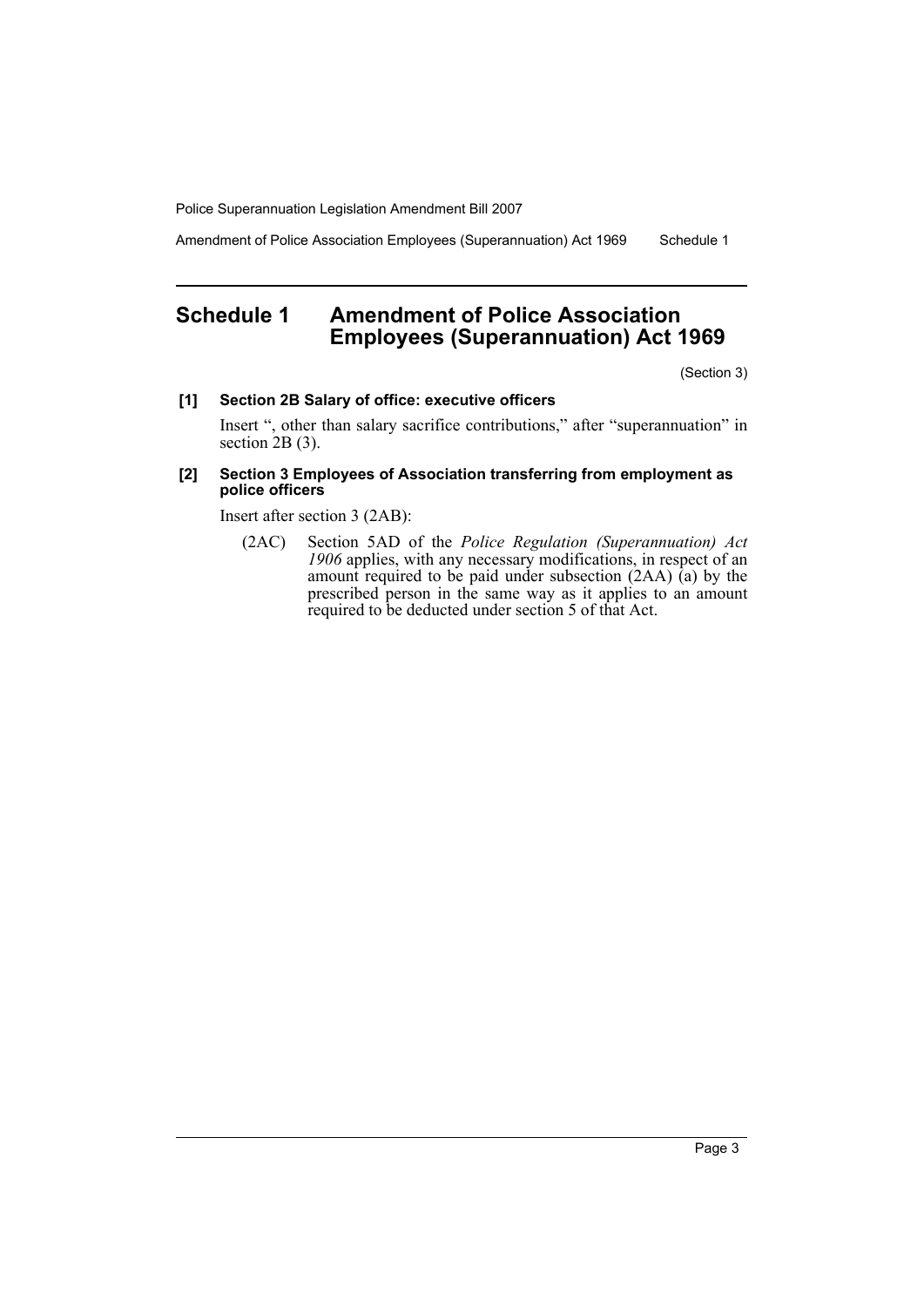Schedule 2 Amendment of Police Regulation (Superannuation) Act 1906

# <span id="page-4-0"></span>**Schedule 2 Amendment of Police Regulation (Superannuation) Act 1906**

(Section 4)

# **[1] Section 1 Name of Act, commencement and definitions**

Insert after paragraph (a) of the definition of *salary of office* in section 1 (2) in relation to a member of the NSW Police Force other than an executive officer:

> (a1) if salary sacrifice contributions are made in respect of the member, the amounts payable for those contributions under section 5AD  $(3)$   $(a)$  and  $(b)$ , and

# **[2] Section 1 (2)**

Insert in alphabetical order:

*salary sacrifice contribution*—see section 5AD (2).

# **[3] Section 1 (7)**

Insert after section 1 (6):

(7) Notes included in this Act do not form part of this Act.

# **[4] Section 1AA Salary of office: executive officers**

Insert ", other than salary sacrifice contributions," after "superannuation" in section 1AA (3).

# **[5] Section 2I Functions of Committee**

Omit "STC," from section 2I (a). Insert instead "STC, and".

# **[6] Section 2I (b)**

Omit the paragraph.

#### **[7] Section 5AD**

Insert after section 5AC:

# **5AD Salary sacrifice contributions**

- (1) The whole or part of an amount that is required to be deducted from the salary of office of a qualified person under section 5 may be paid by salary sacrifice contributions.
- (2) A *salary sacrifice contribution* is a contribution paid in accordance with an agreement between a qualified person and the Commissioner of Police under which the person is to forgo remuneration yet to be earned and the remuneration foregone is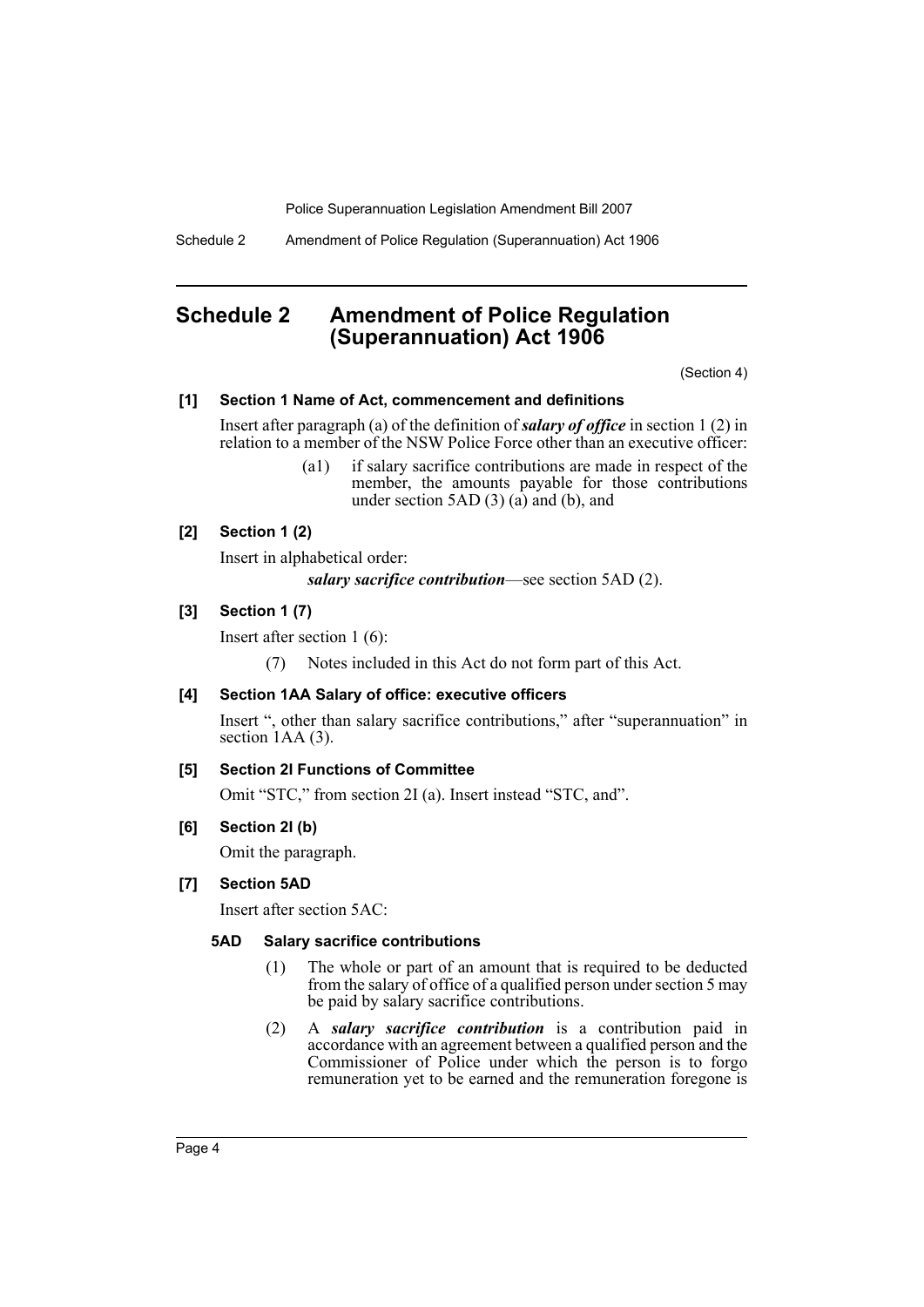to be applied by the employer to the amount payable for the deductions under section 5.

- (3) The amount payable for a salary sacrifice contribution to meet the requirement for a deduction under section 5 is to include the following:
	- (a) the amount necessary (taking into account any deductions not made on a salary sacrifice basis) to meet the required deduction under section 5 (the *deduction element*),
	- (b) the amount necessary to meet any tax payable under Commonwealth taxation law in respect of the amount paid under paragraph (a).
- (4) In this Act and the regulations, a reference (however expressed) to any of the following is taken to include a reference to the deduction element of a salary sacrifice contribution in accordance with an agreement under this section:
	- (a) a deduction from the salary of office for the purposes of section 5,
	- (b) a contribution by a contributor.
- (5) In this Act and the regulations, a reference (however expressed) to an employer contribution or an employer-financed benefit does not include a reference to a salary sacrifice contribution or any part of a benefit financed by a salary sacrifice contribution.
- (6) This section has effect despite any other provision of this Act.

#### **[8] Section 5B Contributor who is executive officer**

Omit section 5B (5) (d). Insert instead:

(d) except as provided by subsection (6), is not entitled to be paid the benefit provided by section 9B (6) or (6AA) until on or after first ceasing to be employed in the NSW Police Force after making the election and unless there exist the circumstances set out in section 9B (3), and

# **[9] Section 5B (6)**

Omit the subsection. Insert instead:

(6) If a contributor makes an election under subsection (5) (e), STC must, as soon as practicable after the election is made, pay to the trustee or provider of the nominated fund or account the amount of the benefit provided by section 9B (6) or (6AA) to which the contributor is entitled under subsection (7) or (7A).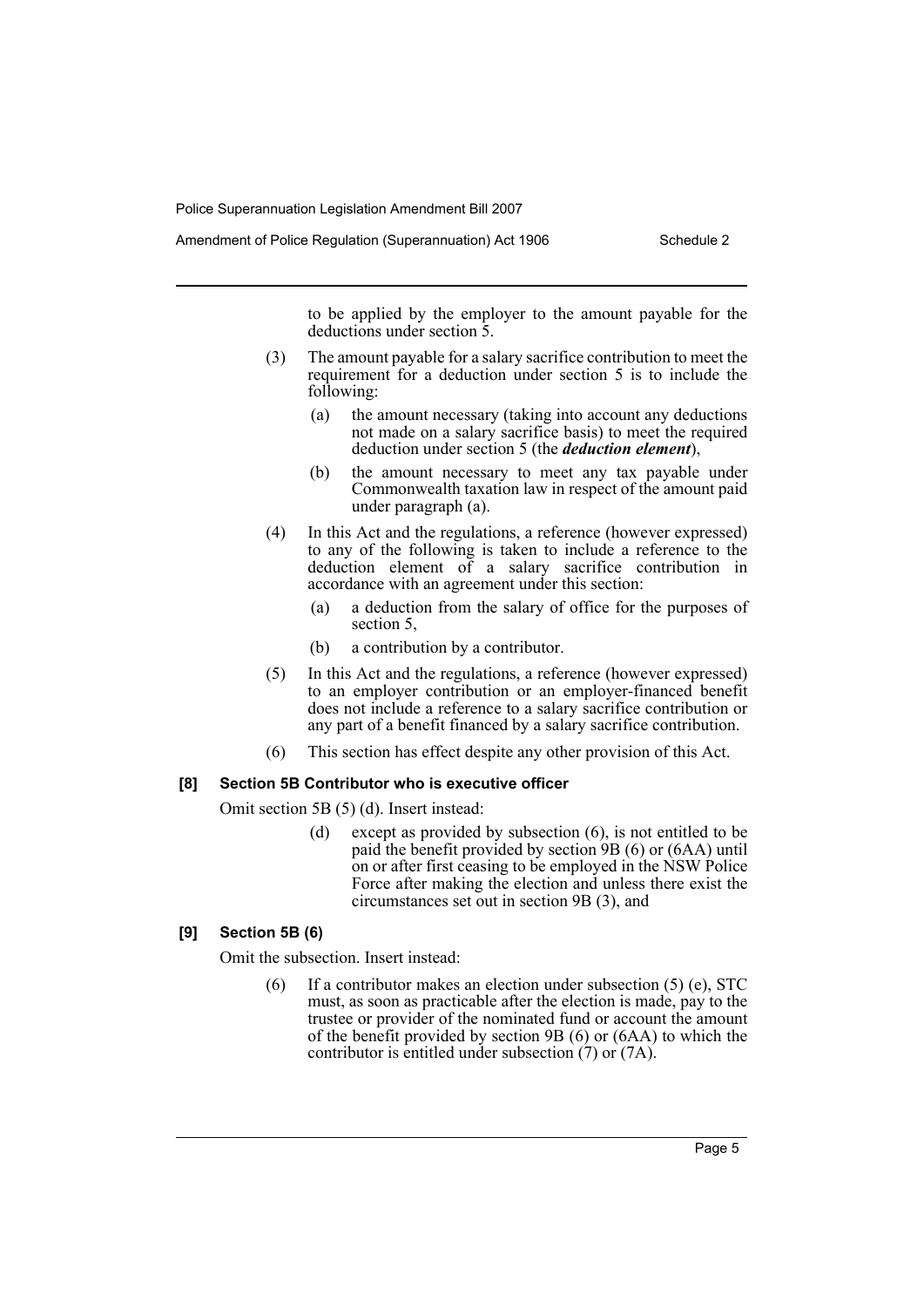Schedule 2 Amendment of Police Regulation (Superannuation) Act 1906

# **[10] Section 5B (7) and (7A)**

Omit "subsection (6) (a)" wherever occurring. Insert instead "subsection (6)".

## **[11] Section 5B (7) and (7A)**

Omit "electing to become a member of the First State Superannuation Fund" wherever occurring.

Insert instead "making an election under subsection (5) (e)".

# **[12] Section 7 Superannuation allowance except where member hurt on duty**

Omit "discharging the duties of the member's office" from section 7 (1).

Insert instead "personally exercising the functions of a police officer referred to in section 14 (1) of the *Police Act 1990*".

#### **[13] Section 8 Determination of members medically unfit**

Omit section 8 (1)–(2A). Insert instead:

- (1) A superannuation allowance or gratuity must not be granted or paid under section 7 or 14 to a member of the police force who:
	- (a) is discharged after the commencement of the *Police Regulation (Superannuation and Appeals) Amendment Act 1973*, and
	- (b) at the time of the member's discharge is under the age of 60 years,

unless STC (having regard to medical advice on the condition and fitness for employment of the member) has certified the member to be incapable, from infirmity of body or mind, of personally exercising the functions of a police officer referred to in section 14 (1) of the *Police Act 1990*.

**Note.** Section 14 (1) of the *Police Act 1990* provides that a police officer has the functions conferred or imposed on a constable by or under any other law (including the common law) of the State.

- (2) For the purposes of determining a member's incapacity:
	- (a) STC is not to have regard to the member's actual rank or position or functions (other than the functions referred to in subsection (1)), and
	- (b) the capacity to exercise a function by delegation is not taken to be a capacity to personally exercise the function.

#### **[14] Section 9B Preserved benefit**

Omit section 9B (1A).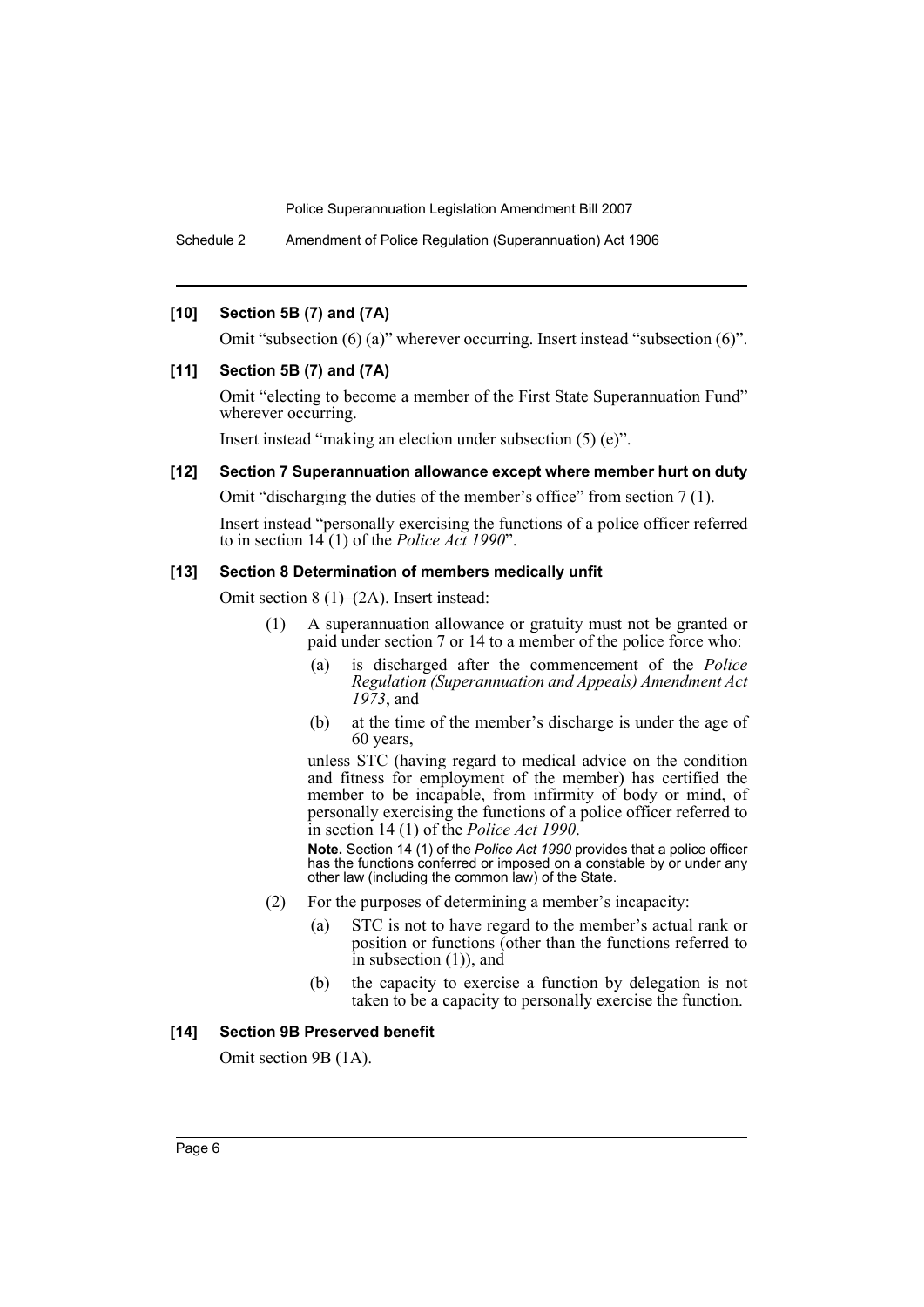#### **[15] Section 9B (10)**

Omit the subsection. Insert instead:

(10) An election under this section must be made in such form, and within such period, as may be specified by STC.

#### **[16] Section 10 Superannuation allowance where member hurt on duty**

Omit "discharging the duties of the member's office" wherever occurring in the definition of *disabled member of the police force* in section 10 (1).

Insert instead "personally exercising the functions of a police officer referred to in section 14 (1) of the *Police Act 1990*".

#### **[17] Section 10B Medical examination of disabled member and determination of whether hurt on duty**

Omit section 10B (1)–(2BA). Insert instead:

- (1) An annual superannuation allowance or gratuity must not be granted under section 10 to a member of the police force who is discharged unless STC (having regard to medical advice on the condition and fitness for employment of the member) has certified the member to be incapable, from a specified infirmity of body or mind, of personally exercising the functions of a police officer referred to in section 14 (1) of the *Police Act 1990*.
- (2) An annual superannuation allowance or gratuity must not be granted under section 10 to a former member of the police force who resigned or retired unless:
	- (a) the former member notified the Commissioner of Police before the member's resignation or retirement and within 6 months of receiving the injury which has caused the member's infirmity of body or mind, of that injury, and
	- (b) if the regulations so require, the notification was in the prescribed form, and
	- (c) STC (having regard to medical advice on the condition and fitness for employment of the member) has certified that the former member was incapable, from that infirmity of body or mind, of personally exercising the functions of a police officer referred to in section 14 (1) of the *Police Act 1990* at the time of the member's resignation or retirement.
- (2A) For the purposes of determining a member's or former member's incapacity under this section:
	- (a) STC is not to have regard to the member's or former member's actual rank or position or any functions (other than the functions referred to in subsection (2) (c)) of the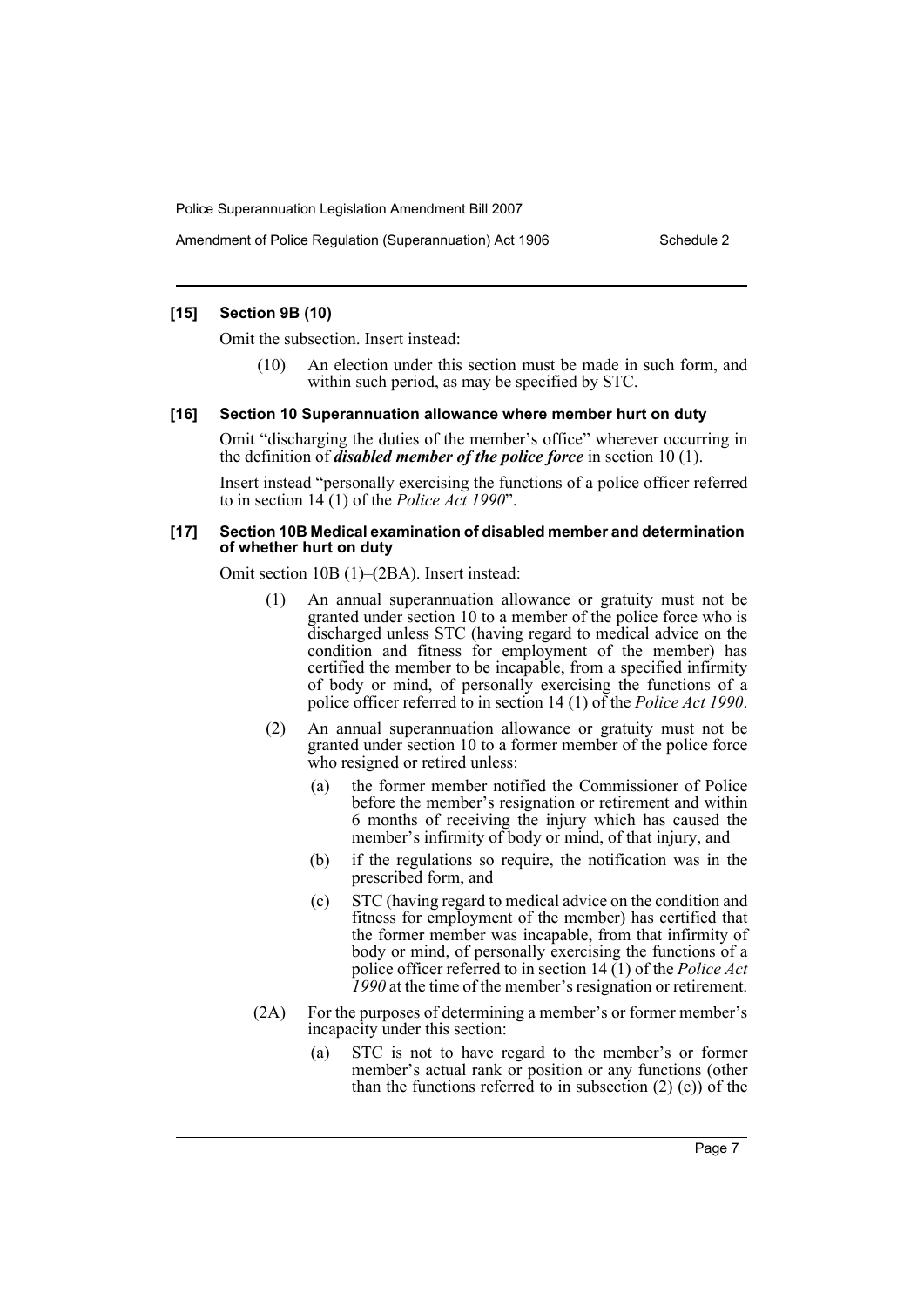member or former member at the time to which the certification relates, and

(b) the capacity to exercise a function by delegation is not taken to be a capacity to personally exercise the function.

#### **[18] Section 12D Gratuities to members hurt on duty in respect of loss of limbs, medical expenses etc**

Insert after section 12D (4):

(5) Despite any other provision of this section or any other provision of this Act, a gratuity or part of a gratuity payable under this section may, with the approval of the Minister, be paid by a person other than STC and from a source other than the Fund.

#### **[19] Section 14 Gratuity for discharged members not hurt on duty**

Omit "discharging the duties of the member's office" from section 14 (1) (b).

Insert instead "personally exercising the functions of a police officer referred to in section 14 (1) of the *Police Act 1990*".

#### **[20] Section 14I Definitions**

Omit "discharging the duties of his or her office" from the definition of *disabled member of the police force*.

Insert instead "personally exercising the functions of a police officer referred to in section 14 (1) of the *Police Act 1990*".

# **[21] Section 14L Payment of lump sum to personal representatives**

Omit "this section". Insert instead "this Division".

#### **[22] Schedule 6 Savings and transitional provisions**

Insert at the end of clause 1 (1):

*Police Superannuation Legislation Amendment Act 2007*

# **[23] Schedule 6, Part 10**

Insert after Part 9:

# **Part 10 Police Superannuation Legislation Amendment Act 2007**

#### **30 Certification not invalid if in compliance with Act as amended**

A certification given by STC under section 8 (1) or 10B (2A) or (2B) is not invalid merely because of a failure to comply with this